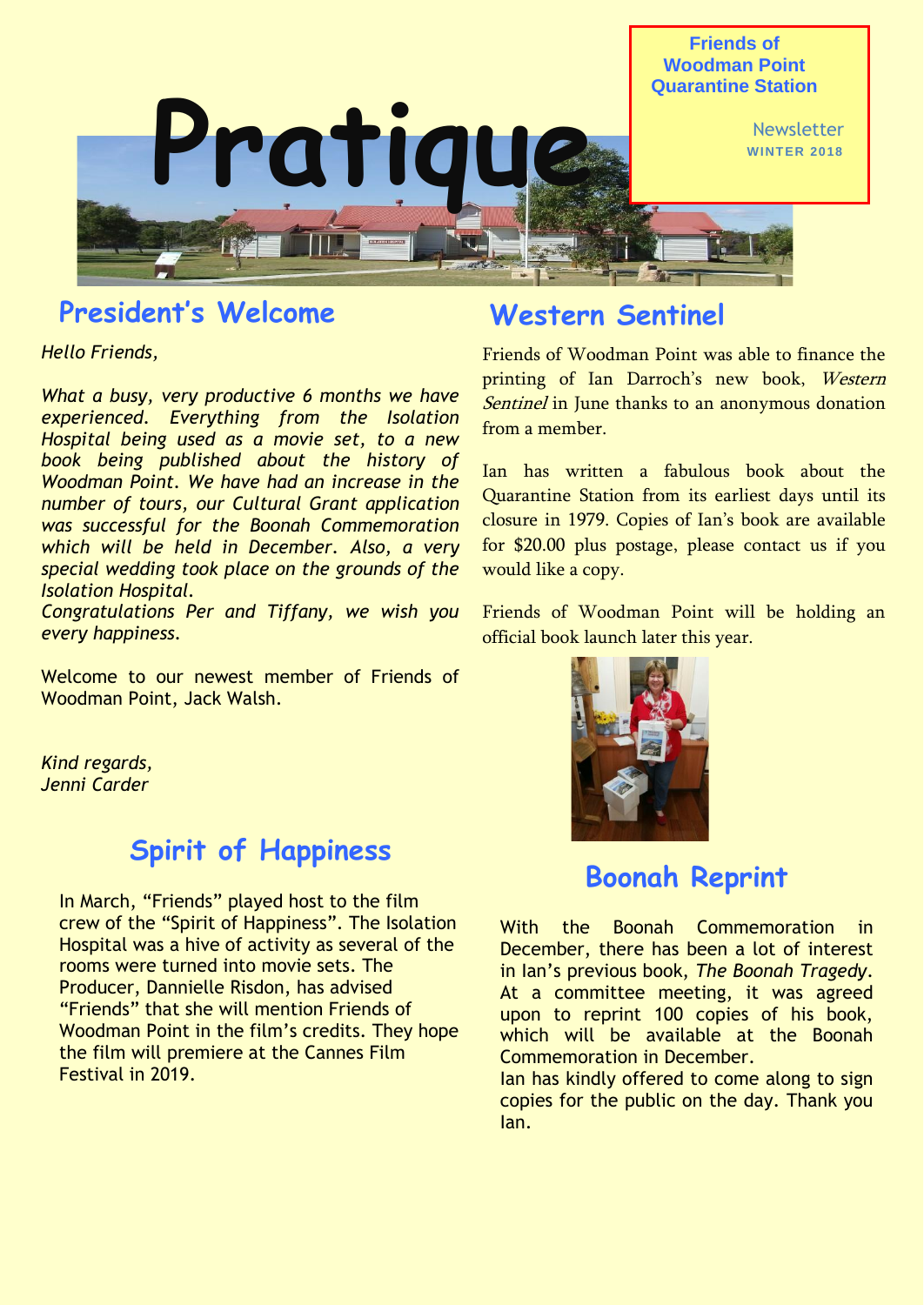PRATIQUE PAGE 2

#### **Cultural Grant**

"Friends" are delighted to announce that we have received a \$3500 Cultural Grant from City of Cockburn. On the 29<sup>th</sup> May, Ainslie Poore, our Project Officer and I, went along to the City of Cockburn Grant Presentation Event. The grant money will go towards covering some of our expenses to host the Boonah Commemoration Service.

Thank you to the City of Cockburn for their continued support of "Friends".

Well done Ainslie on a successful grant application.

# **Boonah Planning Group**

A big thank you to the members that are a part of the Boonah Planning Group. This group are busy trying to locate descendants and relatives of the soldiers and nurses from the Boonah and Wyreema.

After our "Can You Help" article in the West Australian, we have received contact from several descendants already who are thrilled to be invited to the commemoration.



### **Heritage Tours**

Our Heritage Tours are continuing to be popular with tours already booked up to November.

We continue to receive wonderful feedback from people who have been on our tours.

In April, we held an open morning for individuals and couples who had requested a tour without being part of a large group. We plan to organise another open morning in September. Date will be announced on our Facebook page.

## **E. V. Whyte**

In June, I was delighted to meet Ian Whyte at the Isolation Hospital. Ian is the grandson of E. V Whyte, a soldier on the Boonah. Ian presented "Friends" with a copy of his grandfather's diary and the most extraordinary photographs that E.V had taken on the Boonah.

The diary and photographs will make an outstanding display at the Commemoration Service.



Our contact details are:

Email: friends@woodmanpointquarantinestation.com Address: 74 O'Kane Court, Munster, 6166